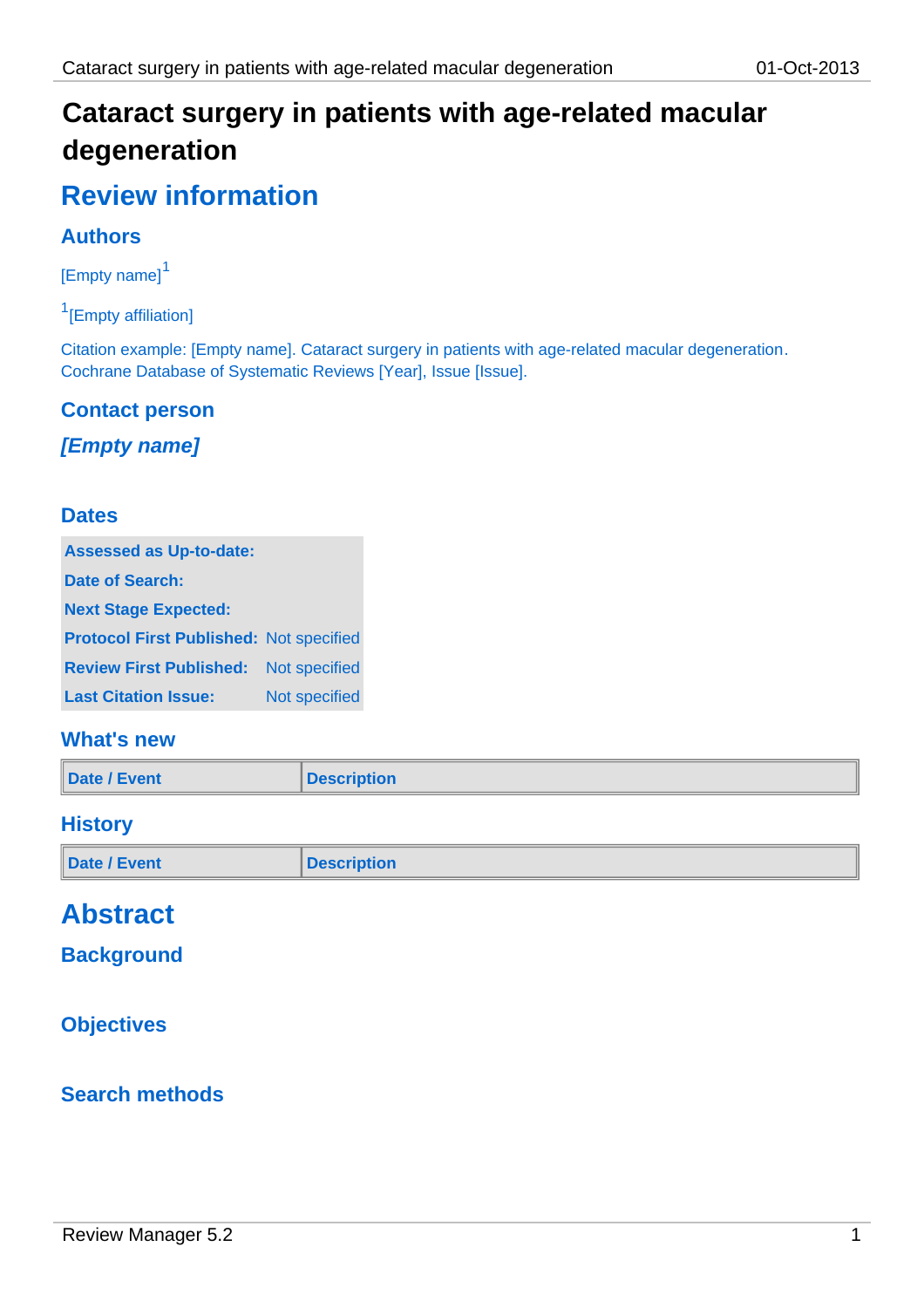### **Selection criteria**

**Data collection and analysis**

**Results**

**Authors' conclusions**

# **Plain language summary**

**[Plain language title]** [Summary text]

**Background**

**Description of the condition**

**Description of the intervention**

**How the intervention might work**

**Why it is important to do this review**

# **Objectives**

**Methods Criteria for considering studies for this review** *Types of studies*

*Types of participants*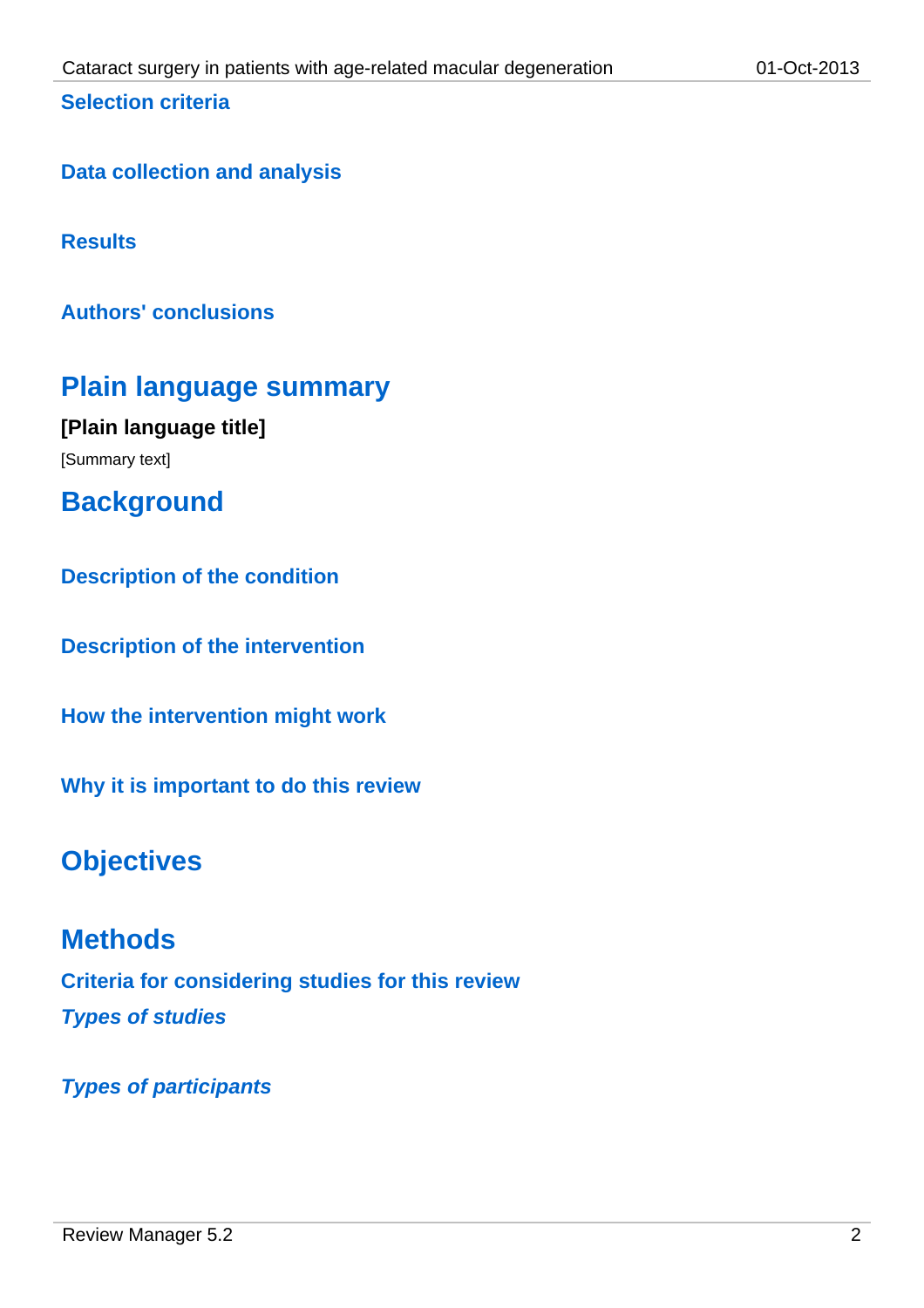#### *Types of interventions*

#### *Types of outcome measures*

Primary outcomes

Secondary outcomes

**Search methods for identification of studies**

*Electronic searches*

*Searching other resources*

**Data collection and analysis**

*Selection of studies*

*Data extraction and management*

*Assessment of risk of bias in included studies*

*Measures of treatment effect*

*Unit of analysis issues*

*Dealing with missing data*

*Assessment of heterogeneity*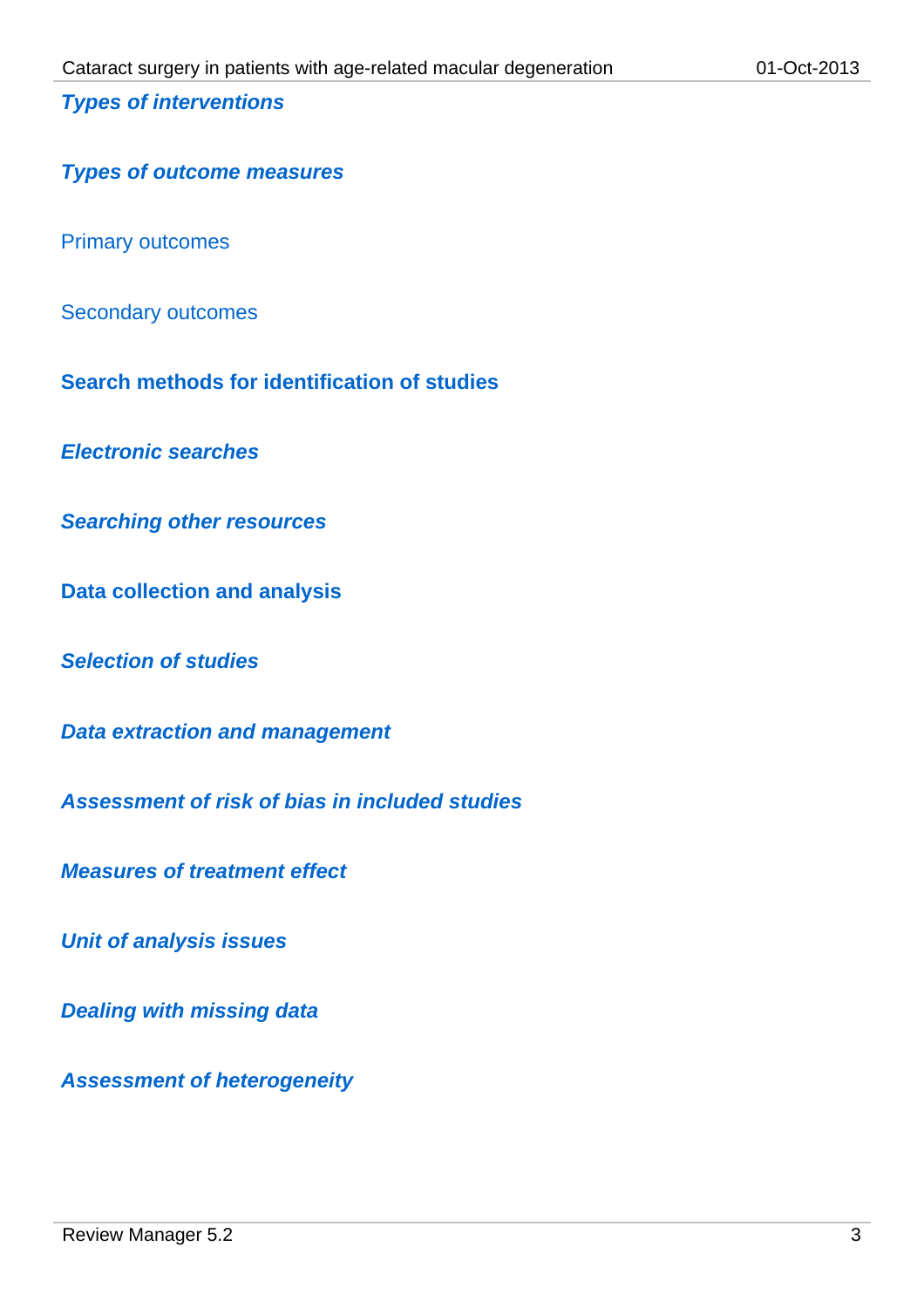*Assessment of reporting biases*

### *Data synthesis*

*Subgroup analysis and investigation of heterogeneity*

*Sensitivity analysis*

# **Results**

**Description of studies**

*Results of the search*

*Included studies*

*Excluded studies*

**Risk of bias in included studies**

*Allocation (selection bias)*

*Blinding (performance bias and detection bias)*

*Incomplete outcome data (attrition bias)*

*Selective reporting (reporting bias)*

*Other potential sources of bias*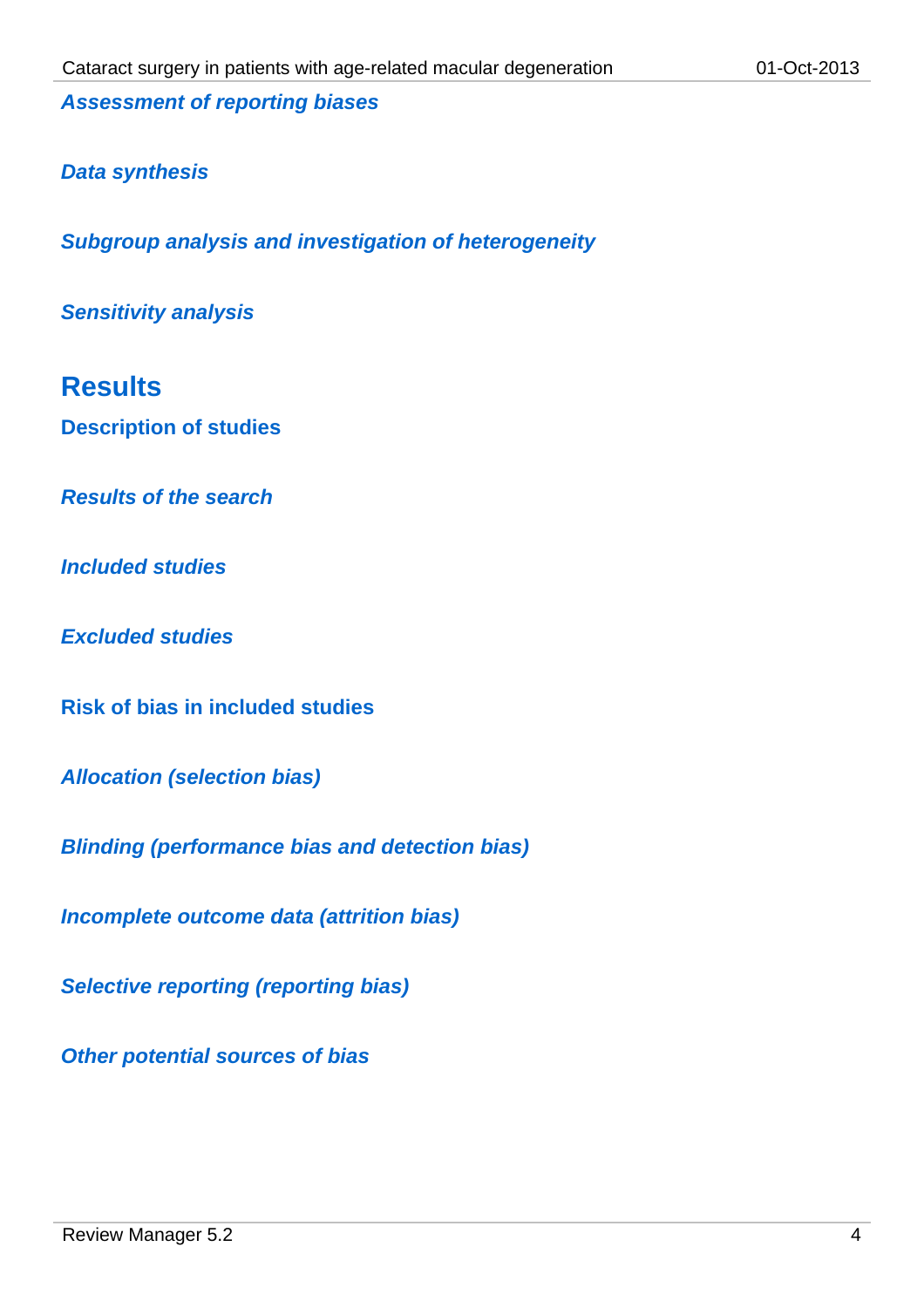**Effects of interventions**

# **Discussion**

**Summary of main results**

**Overall completeness and applicability of evidence**

**Quality of the evidence**

**Potential biases in the review process**

**Agreements and disagreements with other studies or reviews**

**Authors' conclusions**

**Implications for practice**

**Implications for research**

**Acknowledgements**

**Contributions of authors**

**Declarations of interest**

# **Differences between protocol and review**

# **Published notes**

Country:

Participants: patients with age-related macular degeneration (AMD)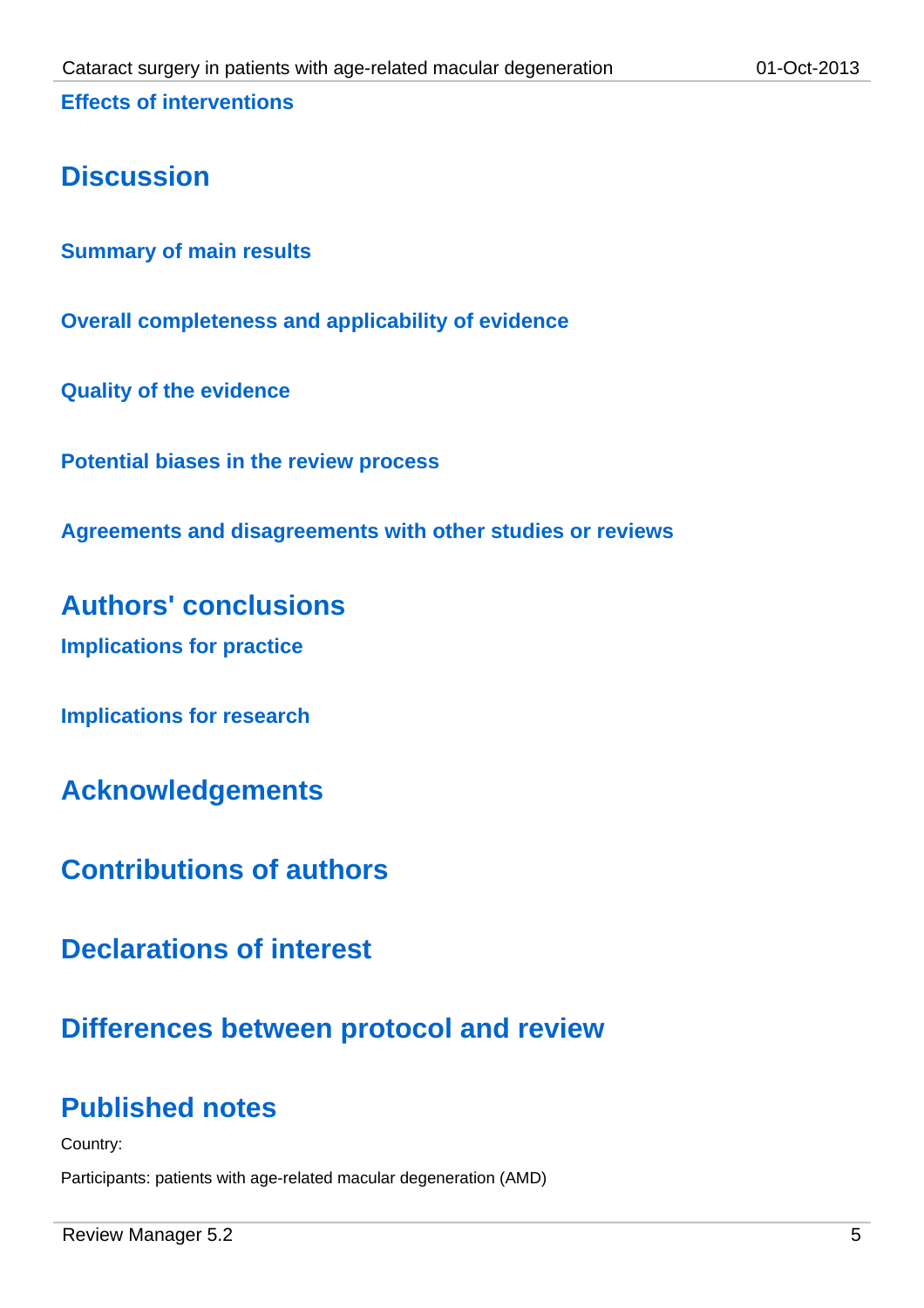Baseline demographics of study group:

Patient allocation procedure:

Follow-up period:

No of patients excluded after allocation:

No of patients lost to follow-up:

#### Blinding of patients:

Blinding of outcome assessment:

# **Characteristics of studies**

### **Characteristics of included studies**

#### *Armbrecht 2003*

| <b>Methods</b>       | Prospective, non-randomized, interventional study<br>Country: The Royal Infirmary of Edinburgh, Scotland, UK<br>Follow-up period: $4 + 12$ months                                                                                                                                                                                                                              |
|----------------------|--------------------------------------------------------------------------------------------------------------------------------------------------------------------------------------------------------------------------------------------------------------------------------------------------------------------------------------------------------------------------------|
| <b>Participants</b>  | Participants: patients with age-related macular degeneration (AMD)<br>Baseline demographics of Group 1: patients with AMD and cataract (,n=40<br>(M=13, F=27)), mean age 80 yrs. 22/40 mild AMD, 2/40 wet AMD<br>Baseline demographics of Group 2: patients with AMD and a clear view of the<br>fundus (n=43 (M=17, F=26)), mean age 75 yrs. $14/43$ mild AMD, $11/43$ wet AMD |
| <b>Interventions</b> | Group 1: cataract surgery<br>Group 2: no surgery                                                                                                                                                                                                                                                                                                                               |
| <b>Outcomes</b>      | Progression of dry AMD to wet AMD was 0/36 in Group 1 and 2/42 in Group 2<br>BCDVA (logMAR, mean (SD)) in Group 1: baseline: 0.69 (0.39), 4 months 0.39<br>$(0.46)$ , 12 months $(0.41 (0.49))$<br>BCDVA (logMAR, mean (SD)) in Group 2: baseline: 0.44 (0.37), 4 months 0.41<br>$(0.36)$ , 12 months $(0.50 (0.43))$                                                          |
| <b>Notes</b>         | Funding: grant from Gift of Thomas Pocklington and the University of Antioquia                                                                                                                                                                                                                                                                                                 |

#### Risk of bias table

| <b>Bias</b>                                                  | <b>Authors'</b><br>judgement | <b>Support for judgement</b>                                                                                                                                           |
|--------------------------------------------------------------|------------------------------|------------------------------------------------------------------------------------------------------------------------------------------------------------------------|
| Random sequence generation<br>(selection bias)               | High risk                    | "Two groups of patients were studied prospectively".<br>Non-randomized study                                                                                           |
| <b>Allocation concealment</b><br>(selection bias)            | Unclear risk                 | Not reported                                                                                                                                                           |
| Blinding of participants and<br>personnel (performance bias) |                              | Unclear risk Patients could not be blinded as to whether they had cataract<br>surgery or not. Not specified if personnel including the<br>patients were blinded or not |
| <b>Blinding of outcome</b><br>assessment (detection bias)    | Low risk                     | "The maculopathy grading at the 2 visits was masked so that<br>the second assessments were made without knowledge of<br>the first assessment"                          |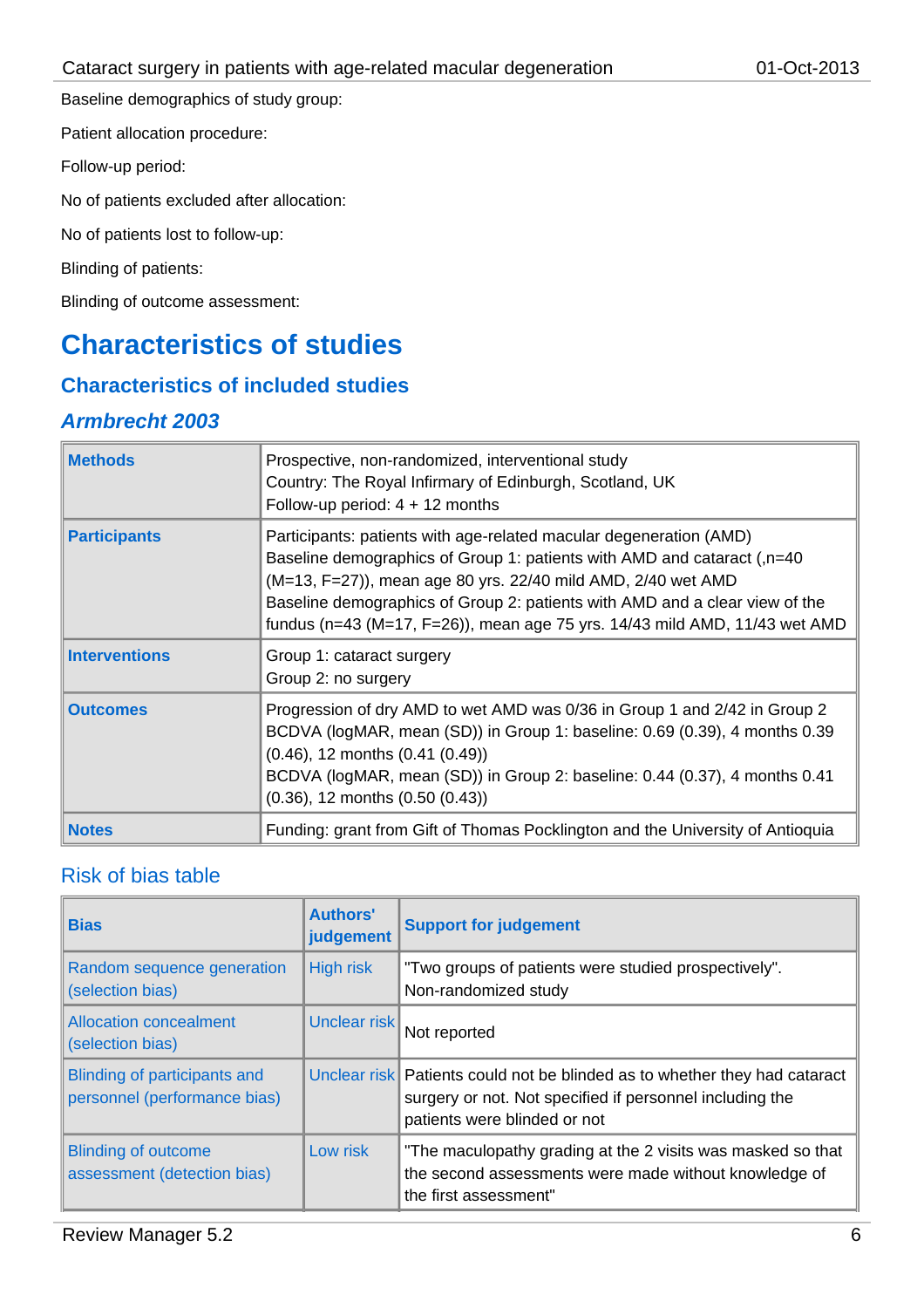| Incomplete outcome data<br>(attrition bias) |          | Unclear risk   "Of the 103 patients recruited 83 patients were available for<br>data analysis. Of these 83 patients, 5 failed to attend visit 2<br>and 5 failed to attent visit 3". No comparison between<br>drop-outs and the analysed population provided                                                  |
|---------------------------------------------|----------|--------------------------------------------------------------------------------------------------------------------------------------------------------------------------------------------------------------------------------------------------------------------------------------------------------------|
| Selective reporting (reporting<br>bias)     | Low risk | Important outcomes reported                                                                                                                                                                                                                                                                                  |
| Other bias                                  |          | Unclear risk Distribution of the grading of AMD was different in study<br>group (5% with wet AMD) and control group (25.6% with wet<br>AMD) and 5% of fellow eyes in study group had wet AMD<br>versus 58.2% in the control group. Mean patient age was 80<br>in the study group and 75 in the control group |

# *Brunner 2013*

| <b>Methods</b>       | <b>RCT</b><br>Country and clinic: Rudolfsstiftung Hospital, Vienna, Austria<br>Follow-up: 12 months                                                                                                                                                                                                       |
|----------------------|-----------------------------------------------------------------------------------------------------------------------------------------------------------------------------------------------------------------------------------------------------------------------------------------------------------|
| <b>Participants</b>  | Participants: patients cataract and non-exudative age-related macular<br>degeneration (AMD)<br>Baseline demographics of Group 1: age (mean (SD)) 80.3 (6.7), distance visual<br>acuity 0.59 (0.27)<br>Baseline demographics of Group 2: age (mean (SD)) 80.9 (5.8), distance visual<br>acuity 0.47 (0.21) |
| <b>Interventions</b> | Group 1: Early (immediate) surgery group<br>Group 2: Surgery was delayed by 6 months                                                                                                                                                                                                                      |
| <b>Outcomes</b>      | Visual acuity (mean (SD)) at 12 months (i.e. 12 months after surgery in Group 1<br>and 6 months after surgery in Group 2) was 0.70 (0.35) in Group 1 and 0.64<br>(0.35) in Group 2<br>Total pixels (ROI) at 12 months was 202.7 (13.3) in Group 1 and 194.6 (124) in<br>Group 2                           |
| <b>Notes</b>         | Funding: grant from the Scientific Fund of the Major of Vienna, Austria                                                                                                                                                                                                                                   |

# Risk of bias table

| <b>Bias</b>                                                  | <b>Authors'</b><br>judgement | <b>Support for judgement</b>                                                                                                                                                                                                   |
|--------------------------------------------------------------|------------------------------|--------------------------------------------------------------------------------------------------------------------------------------------------------------------------------------------------------------------------------|
| Random sequence generation<br>(selection bias)               |                              | Unclear risk Tandomization was performed after baseline characteristics<br>following fixed factors: sex, age, cataract grade and AMD<br>staging". Not reported if the randomization was performed<br>automatically or manually |
| <b>Allocation concealment</b><br>(selection bias)            | Low risk                     | "Randomization was performed after baseline characteristics<br>following fixed factors: sex, age, cataract grade and AMD<br>staging"                                                                                           |
| Blinding of participants and<br>personnel (performance bias) |                              | Unclear risk Not possible to blind patients. Not reported if personnel was<br>blinded                                                                                                                                          |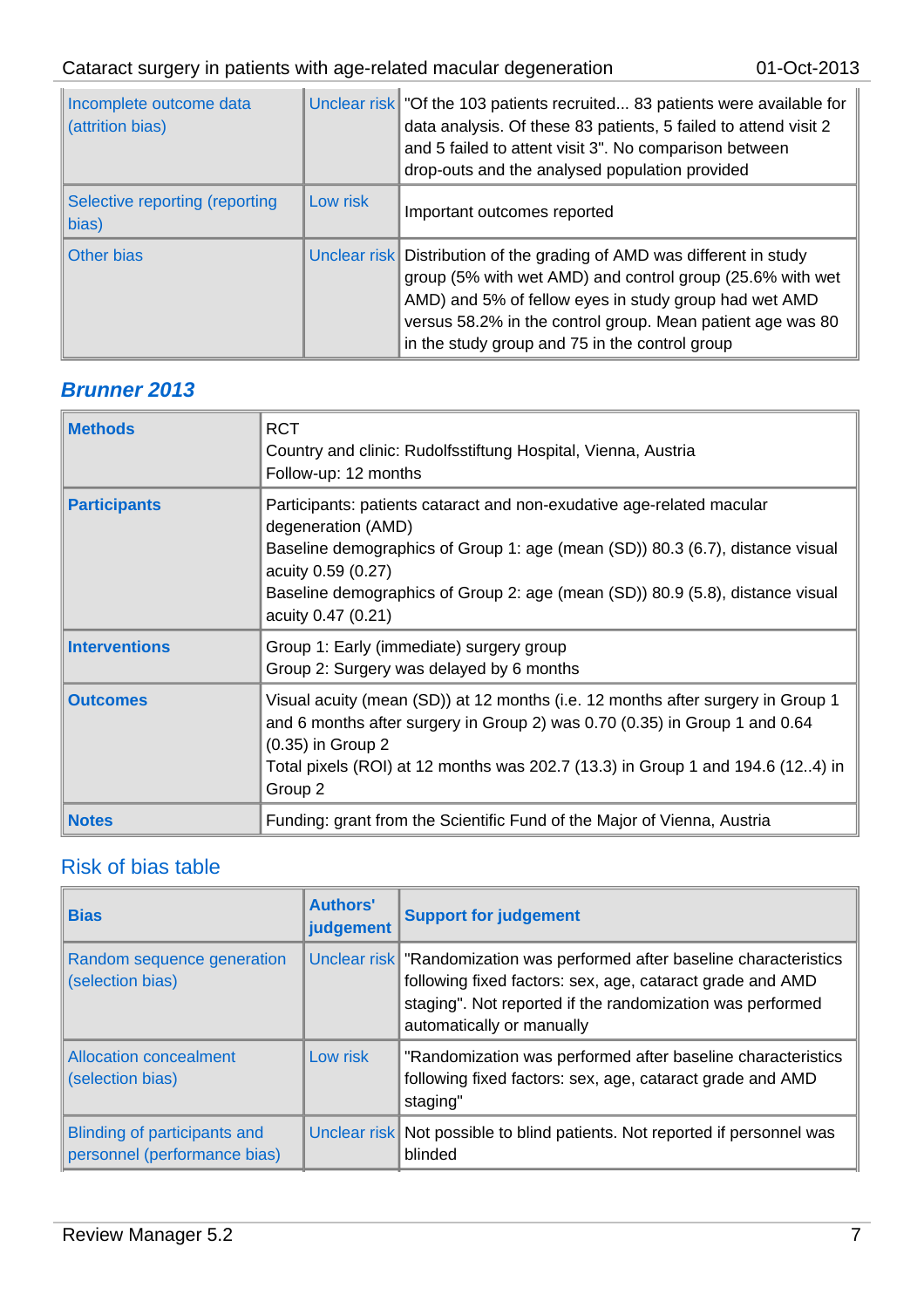### Cataract surgery in patients with age-related macular degeneration 01-Oct-2013

| <b>Blinding of outcome</b><br>assessment (detection bias) | Low risk | "Consecutively, the slides were sent to an outside grading<br>center, blinded for all other patient data"                                    |
|-----------------------------------------------------------|----------|----------------------------------------------------------------------------------------------------------------------------------------------|
| Incomplete outcome data<br>(attrition bias)               |          | Unclear risk of the 54 included patients, 49 finally finished all visits". No<br>comparison between drop-outs and remaining study population |
| Selective reporting (reporting<br>bias)                   | Low risk | Important outcomes were reported                                                                                                             |
| Other bias                                                | Low risk | Not likely to occur in this study                                                                                                            |

# *Hooper 2009*

| <b>Methods</b>       | <b>RCT</b><br>Same study population as Lamoureux 2007<br>Country: Australia<br>Follow-up period: 6 months                                                                                                                                                                                |
|----------------------|------------------------------------------------------------------------------------------------------------------------------------------------------------------------------------------------------------------------------------------------------------------------------------------|
| <b>Participants</b>  | Participants: patients with cataract and age-related macular degeneration (AMD)<br>Baseline demographics of Group 1: age (mean (SD)) 79.1 (6.2), duration of AMD<br>1.79 yrs (2.76)<br>Baseline demographics of Group 2: age (mean (SD)) 78.7 (5.3), duration of AMD<br>5.52 yrs (14.99) |
| <b>Interventions</b> | Group 1: Patients with AMD randomized to immediate cataract surgery<br>Group 2: Patients with AMD randomized to deferral of cataract surgery by 6<br>months                                                                                                                              |
| <b>Outcomes</b>      | Progression of dry to wet AMD: 0/29 in Group 1 and 1/27 in Group 2<br>BCDVA (logMAR (mean (SD)): Group 1: 0.41 (0.26) at baseline and 0.13 (0.27)<br>at follow-up<br>BCDVA (logMAR (mean (SD)): Group 2: 0.37 (0.23) at baseline and 0.28 (0.23)<br>at follow-up                         |
| <b>Notes</b>         | Funding: private and public research grants                                                                                                                                                                                                                                              |

### Risk of bias table

| <b>Bias</b>                                                  | <b>Authors'</b><br>judgement | <b>Support for judgement</b>                                                                                                                                                     |
|--------------------------------------------------------------|------------------------------|----------------------------------------------------------------------------------------------------------------------------------------------------------------------------------|
| Random sequence generation<br>(selection bias)               |                              | Unclear risk Tall study participants had a baseline assesment and were<br>then randomized to either a "treatment" or a "control" group".<br>Method of randomization not reported |
| <b>Allocation concealment</b><br>(selection bias)            | Unclear risk                 | Not reported                                                                                                                                                                     |
| Blinding of participants and<br>personnel (performance bias) |                              | Unclear risk Not possible to blind patients. Not reported if personnel was<br>blinded                                                                                            |
| <b>Blinding of outcome</b><br>assessment (detection bias)    | Unclear risk                 | Not reported                                                                                                                                                                     |
| Incomplete outcome data<br>(attrition bias)                  | Low risk                     | Of the 60 eyes recruited four were lost to follow-up. One<br>died, two emigrated and one refused continued participation"                                                        |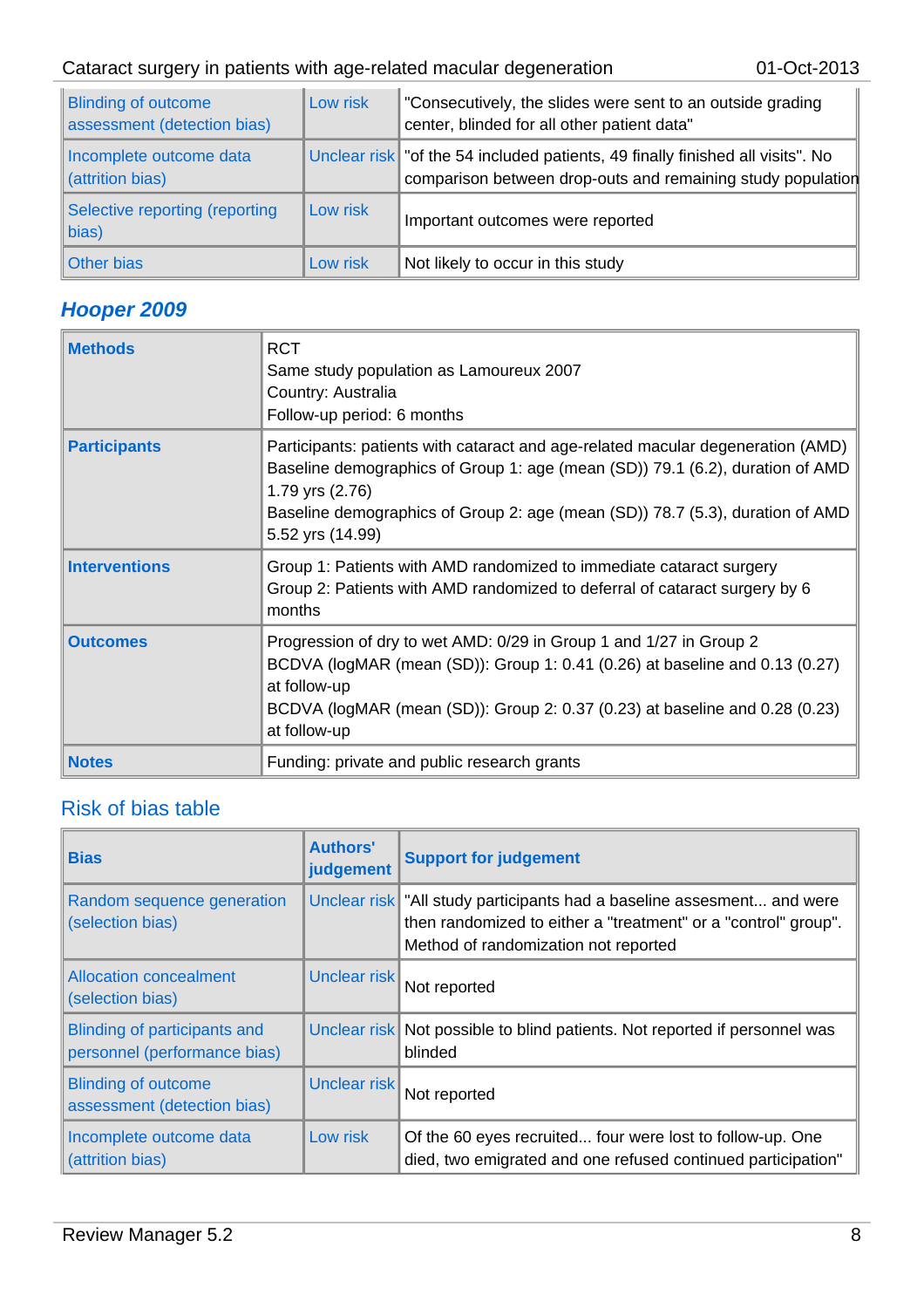| Selective reporting (reporting<br>$\ $ bias) | Low risk | Not likely in this study |
|----------------------------------------------|----------|--------------------------|
| Other bias                                   | Low risk | Not likely in this study |

*Footnotes*

### **Characteristics of excluded studies**

### *AREDS report 25*

| $\parallel$ Reason for exclusion | Prospective, observational study. Reports risk of advanced AMD in patients |
|----------------------------------|----------------------------------------------------------------------------|
|                                  | undergoing/not undergoing cataract surgery                                 |

### *AREDS report 27*

| Reason for exclusion | Prospective observational study. Reports visual outcome in patients with AMD<br>undergoing cataract surgery but does not compare to AMD patients not<br>undergoing surgery |
|----------------------|----------------------------------------------------------------------------------------------------------------------------------------------------------------------------|
|                      |                                                                                                                                                                            |

### *Armbrecht 2000*

| <b>Reason for exclusion</b> | Prospective, observational study. The same study population (except for a group  |
|-----------------------------|----------------------------------------------------------------------------------|
|                             | of patients examined at Oxford and who had AMD assessed by funduscopy and        |
|                             | not from photographs) is reported with a longer follow-up time in Armbrecht 2003 |

#### *Baatz 2008*

| Reason for exclusion | Retrospective, case-control study. Compares progression of AMD in patients |
|----------------------|----------------------------------------------------------------------------|
|                      | undergoing/not undergoing cataract surgery                                 |

### *Blair 1979*

| <b>Reason for exclusion</b> | Case series describing progrssion of AMD after cataract surgery |
|-----------------------------|-----------------------------------------------------------------|
|-----------------------------|-----------------------------------------------------------------|

### *Cugati 2006*

| Reason for exclusion | Prospective, non-interventional study describing the association between |
|----------------------|--------------------------------------------------------------------------|
|                      | cataract surgery and AMD                                                 |

### *Cugati 2007*

| Reason for exclusion<br>Description of study design. Does not report results |
|------------------------------------------------------------------------------|
|------------------------------------------------------------------------------|

### *Dong 2009*

| <b>Reason for exclusion</b> | Prospective observational study. Only reports AMD progression in patients    |
|-----------------------------|------------------------------------------------------------------------------|
|                             | undergoing cataract surgery without comparing to AMD patients not undergoing |
|                             | surgery                                                                      |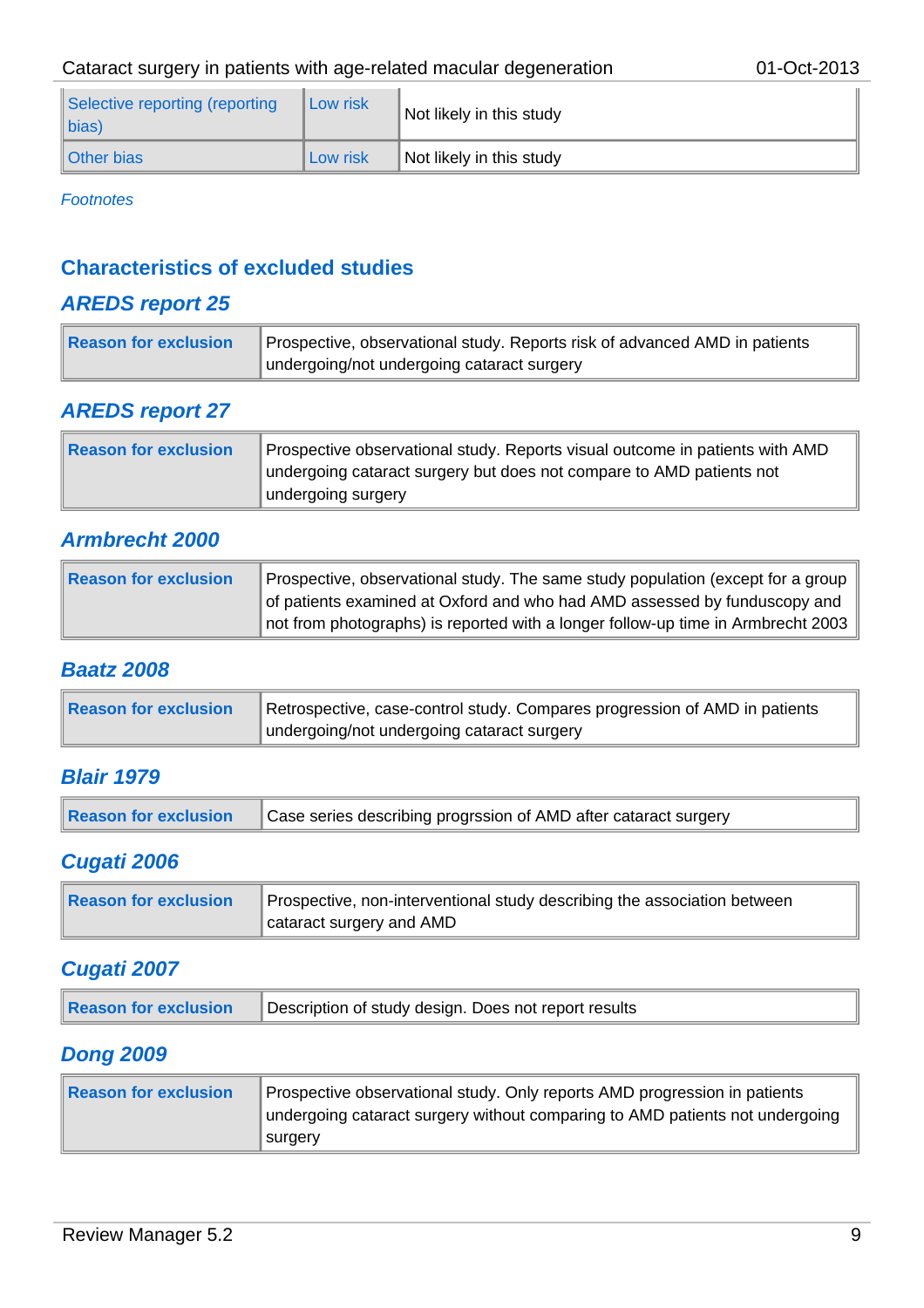# *Fong 2011*

| Reason for exclusion | Prospective observational study. Only reports AMD progression in patients<br>undergoing cataract surgery without comparing to AMD patients not undergoing |
|----------------------|-----------------------------------------------------------------------------------------------------------------------------------------------------------|
|                      | surgery                                                                                                                                                   |

### *Freeman 2003*

| Reason for exclusion | Metaanalysis. Reports OR after cataract surgery in patients with AMD      |
|----------------------|---------------------------------------------------------------------------|
|                      | undergoing surgery/no surgery but does not report the numbers of patients |

### *Furino 2009*

| Reason for exclusion | Interventional study but does not have a control group. Does not compare<br>outcome in patients with AMD undergoing cataract surgery to patients with AMD |
|----------------------|-----------------------------------------------------------------------------------------------------------------------------------------------------------|
|                      | not undergoing surgery                                                                                                                                    |

### *Ho 2008*

| Reason for exclusion | Prospective observational study. Compares the risk of incident AMD in phakic<br>and pseudophakic eyes but does not report the progression of AMD after<br>cataract surgery or the visual outcome in patients with AMD undergoing/not<br>undergoing cataract surgery |
|----------------------|---------------------------------------------------------------------------------------------------------------------------------------------------------------------------------------------------------------------------------------------------------------------|
|                      |                                                                                                                                                                                                                                                                     |

### *Iwami 2011*

| Reason for exclusion | Prospective observational study. Reports the progression of cataract after |
|----------------------|----------------------------------------------------------------------------|
|                      | treatment for AMD, not the progression of AMD after surgery for cataract   |

# *Kaiserman 2007*

| <b>Reason for exclusion</b> | Retrospective case-control study. Compares the rate of PDT in patients<br>undergoing cataract surgery versus patients not undergoing cataract surgery<br>based on a medical billing database. The status of the patients macula prior to<br>cataract surgery or in the controls is not described. Thus the number of patients<br>with dry AMD in the case and control series is unknown |
|-----------------------------|-----------------------------------------------------------------------------------------------------------------------------------------------------------------------------------------------------------------------------------------------------------------------------------------------------------------------------------------------------------------------------------------|
|-----------------------------|-----------------------------------------------------------------------------------------------------------------------------------------------------------------------------------------------------------------------------------------------------------------------------------------------------------------------------------------------------------------------------------------|

### *Klaver 1998*

| Reason for exclusion | Population-based study (The Rotterdam Study). Describes prevalence and |
|----------------------|------------------------------------------------------------------------|
|                      | causes of blindness and visual impairment                              |

### *Klein 1994*

| Reason for exclusion | Population-based prevalence study (Beaver Dam). Describing the risk of AMD in |
|----------------------|-------------------------------------------------------------------------------|
|                      | eyes with cataract or prior cataract surgery                                  |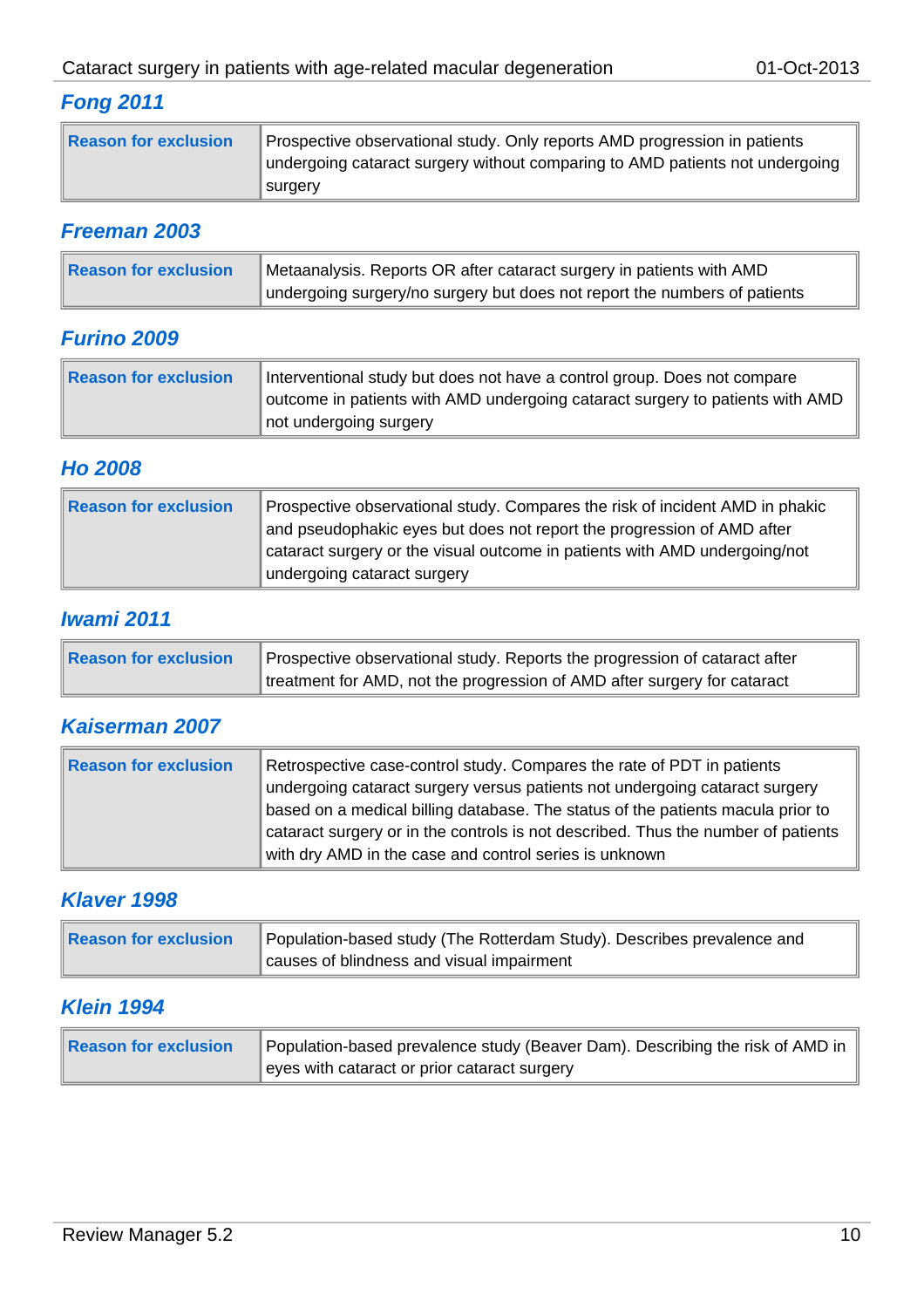# *Klein 1998*

|  | Reason for exclusion | Prospective, cross-sectional, non-interventional study (Beaver Dam). Describes<br>risk factors for progression of AMD |
|--|----------------------|-----------------------------------------------------------------------------------------------------------------------|
|--|----------------------|-----------------------------------------------------------------------------------------------------------------------|

### *Klein 2002*

| Reason for exclusion | Population-based cohort study (Beaver Dam). Describes the risk ratios of 10 year |
|----------------------|----------------------------------------------------------------------------------|
|                      | incidence of AMD in persons with cataract or cataract surgery                    |

### *Klein 2012*

| Reason for exclusion | Longitudinal, non-interventional study (Beaver Dam). Describing the relationship |
|----------------------|----------------------------------------------------------------------------------|
|                      | between cataract and cataract extration to AMD                                   |

# *Kovacevic 2008*

| Reason for exclusion | Retrospective study. Reports patients with AMD undergoing cataract surgery but |
|----------------------|--------------------------------------------------------------------------------|
|                      | does not compare to patients with AMD not undergoing cataract surgery          |

### *Kovacevic 2010*

| Reason for exclusion | Retrospective study. Compares progression of AMD in patients undergoing           |
|----------------------|-----------------------------------------------------------------------------------|
|                      | cataract surgery or no surgery. Not clear how patients or controls were selected, |
|                      | not clear how "late" or "aggressive" AMD was defined. Risk of bias deemed too     |
|                      | high for the study to be included                                                 |

### *Lamoureux 2007*

| Reason for exclusion   The same study population and results as published by Hooper 2009 |  |
|------------------------------------------------------------------------------------------|--|
|------------------------------------------------------------------------------------------|--|

# *Lundström 2002*

| Reason for exclusion | Prospective, observational study. Compares visual outcome after cataract      |
|----------------------|-------------------------------------------------------------------------------|
|                      | surgery in patients with/without AMD but does not compare outcome in patients |
|                      | with AMD receiving/not receiving cataract surgery.                            |

### *Mitchell 2002*

| Reason for exclusion | Population-based cohort study (Blue Mountains Eye Study). Describes 5 year |
|----------------------|----------------------------------------------------------------------------|
|                      | incidence and progression of late AMD                                      |

### *Mönestam 2012*

| Reason for exclusion | Longitudinal cohort study. Compares visual outcome in patients undergoing<br>cataract with/without AMD but does not compare the visual outcome in patients |
|----------------------|------------------------------------------------------------------------------------------------------------------------------------------------------------|
|                      | with AMD receiving/not receiving cataract surgery                                                                                                          |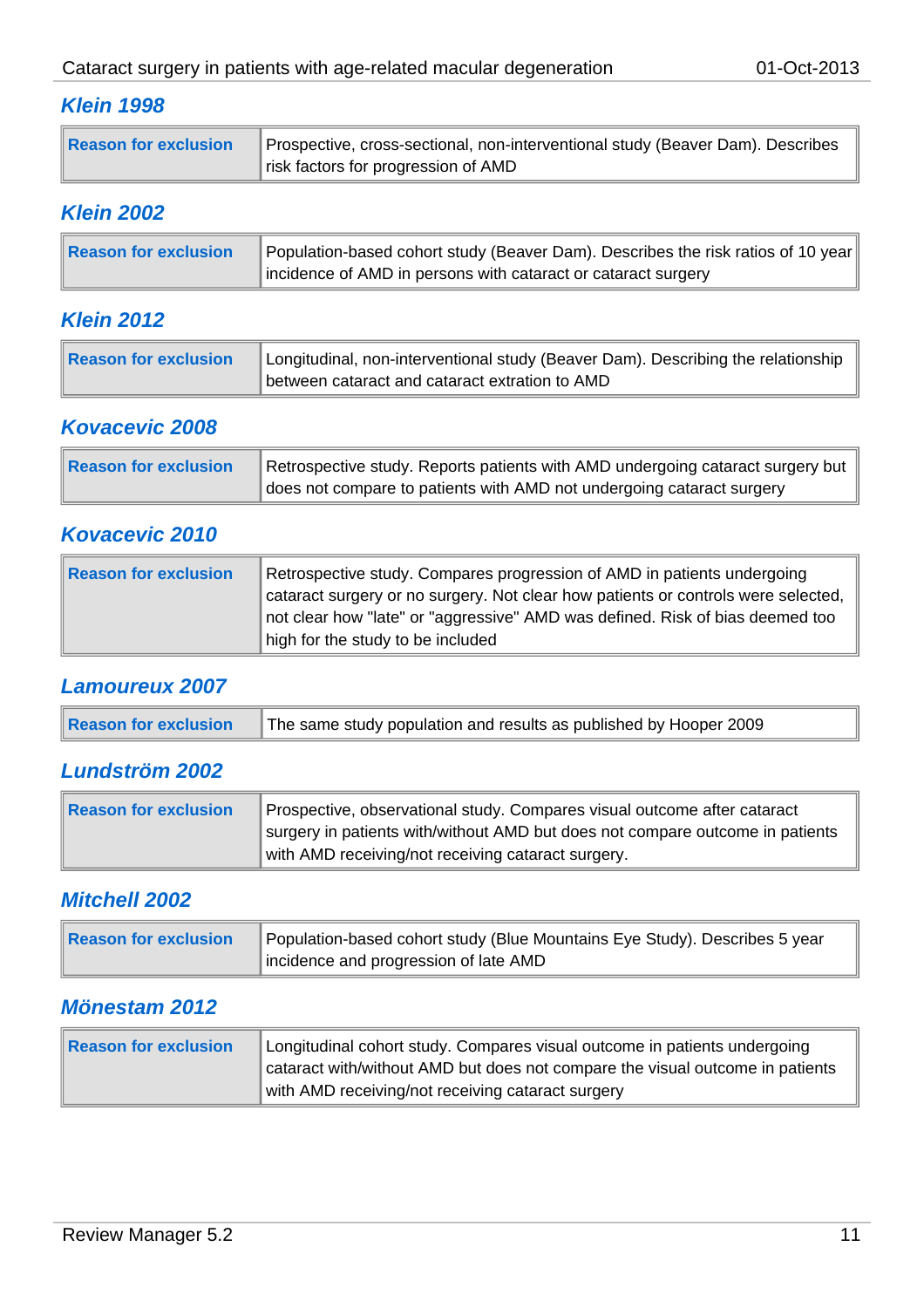### *Nolan 2009*

| Reason for exclusion | Compares macular pigment optical density in AMD patients undergoing cataract<br>surgery with implantation of an Acrysof or Acrysof Natural (yellow) IOL. Does not |
|----------------------|-------------------------------------------------------------------------------------------------------------------------------------------------------------------|
|                      | compare to a group of AMD patients not undergoing cataract surgery                                                                                                |

### *Pham 2005*

| Reason for exclusion | Retrospective review of hospital records. Does not compare the outcome in |
|----------------------|---------------------------------------------------------------------------|
|                      | patients with AMD undergoing/not undergoing cataract surgery              |

### *Pham 2007*

| Reason for exclusion | Retrospective review of hospital records. Does not compare the outcome in |
|----------------------|---------------------------------------------------------------------------|
|                      | patients with AMD undergoing/not undergoing cataract surgery              |

### *Pollack 1996*

| Reason for exclusion | Prospective, interventional study comparing risk of wet AMD in eyes undergoing<br>cataract surgery versus fellow non-operated eyes. All patients had ECCE and not |
|----------------------|-------------------------------------------------------------------------------------------------------------------------------------------------------------------|
|                      | phacoemulsification                                                                                                                                               |

### *Pollack 1997*

| Reason for exclusion | Case series describing patients with AMD who developed exudative AMD after   |
|----------------------|------------------------------------------------------------------------------|
|                      | cataract surgery. Does not compare to a control group not undergoing surgery |

### *Pollack 1998*

| Reason for exclusion | Prospective, observational study describing the incidence of wet AMD in eyes<br>whose fellow eyes had had cataract surgery (ECCE) without progression. None |
|----------------------|-------------------------------------------------------------------------------------------------------------------------------------------------------------|
|                      | of the patients were operated by phacoemulsification                                                                                                        |

### *Rohart 2008*

| Reason for exclusion | Prospective, interventional study comparing the outcome of cataract surgery in   |
|----------------------|----------------------------------------------------------------------------------|
|                      | patients with early or late AMD. Does not compare to a group not having cataract |
|                      | surgery. Study published in French                                               |

### *Ruiz-Moreno 2010*

| Reason for exclusion | Interventional study but does not have a control group. Does not compare<br>outcome in patients with AMD undergoing cataract surgery to patients with AMD |
|----------------------|-----------------------------------------------------------------------------------------------------------------------------------------------------------|
|                      | not undergoing surgery                                                                                                                                    |

### *Shuttleworth 1998*

| Reason for exclusion | Retrospective study where cases (patients with AMD) were identified from a list |
|----------------------|---------------------------------------------------------------------------------|
|                      | of patients undergoing cataract surgery. The study reports the outcome of       |
|                      | cataract surgery in patients with AMD but does not compare the progression of   |
|                      | AMD in patients undergoing/not undergoing cataract surgery                      |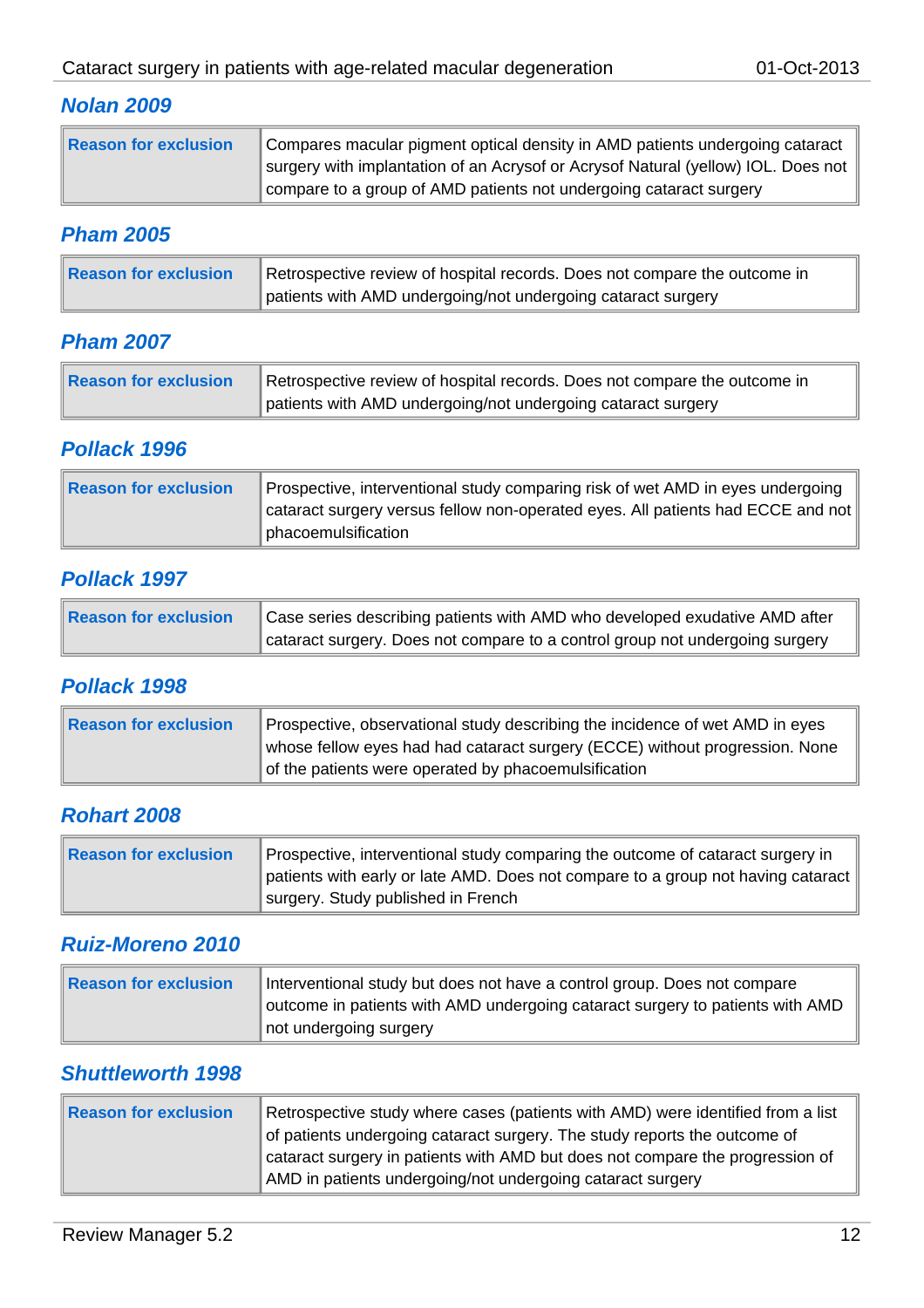### *Stolba 1989*

| Reason for exclusion | Prospective, interventional study. Compares outcome of cataract surgery in<br>patients with/without wet AMD. Does not compare to a group not undergoing |
|----------------------|---------------------------------------------------------------------------------------------------------------------------------------------------------|
|                      | cataract surgery. Study published in French                                                                                                             |

### *Sutter 2007*

| Reason for exclusion | Cohort study. Does not compare the risk of neovascular AMD in patients<br>undergoing cataract surgery. Compares risk of pseudophakia in eyes with |
|----------------------|---------------------------------------------------------------------------------------------------------------------------------------------------|
|                      | neovascular AMD and fellow eyes                                                                                                                   |

### *Tabandeh 2012*

| Reason for exclusion | Case reports. Evaluates the visual outcome after cataract surgery in patients with $\parallel$<br>neovascular AMD but does compare to a control group not undergoing cataract |
|----------------------|-------------------------------------------------------------------------------------------------------------------------------------------------------------------------------|
|                      | surgery                                                                                                                                                                       |

### *van der Schaft 1994*

| Reason for exclusion | Histologic study of post-mortem eyes of patients with AMD and pseudophakia |
|----------------------|----------------------------------------------------------------------------|
|                      | comparing AMD histological signs to the fellow phakic eyes                 |

### *Wang 1999*

| Reason for exclusion | Population-based, non-interventional. Describes the prevalence of early and late |
|----------------------|----------------------------------------------------------------------------------|
|                      | AMD in eyes with cataract or cataract surgery                                    |

### *Wang 2003*

| Reason for exclusion | Combined analysis of two cohort studies (Beaver Dam and Blue Mountains Eye |
|----------------------|----------------------------------------------------------------------------|
|                      | Study), both studies are cohort, non-interventional studies                |

# *Wang 2012*

| Reason for exclusion | Prospective interventional study comparing progression of AMD in eyes having  |
|----------------------|-------------------------------------------------------------------------------|
|                      | cataract surgery >36 months ago and in fellow-eyes that were not operated or  |
|                      | were operated withing 12 months. Thus the control group may included operated |
|                      | eyes. The prevalence of operated eyes in the control group was not reported   |

# *Xu 2011*

| Reason for exclusion | Cross-sectional study. Does not compare the progression of AMD in eyes |
|----------------------|------------------------------------------------------------------------|
|                      | undergoing/not undergoing cataract surgery                             |

#### *Footnotes*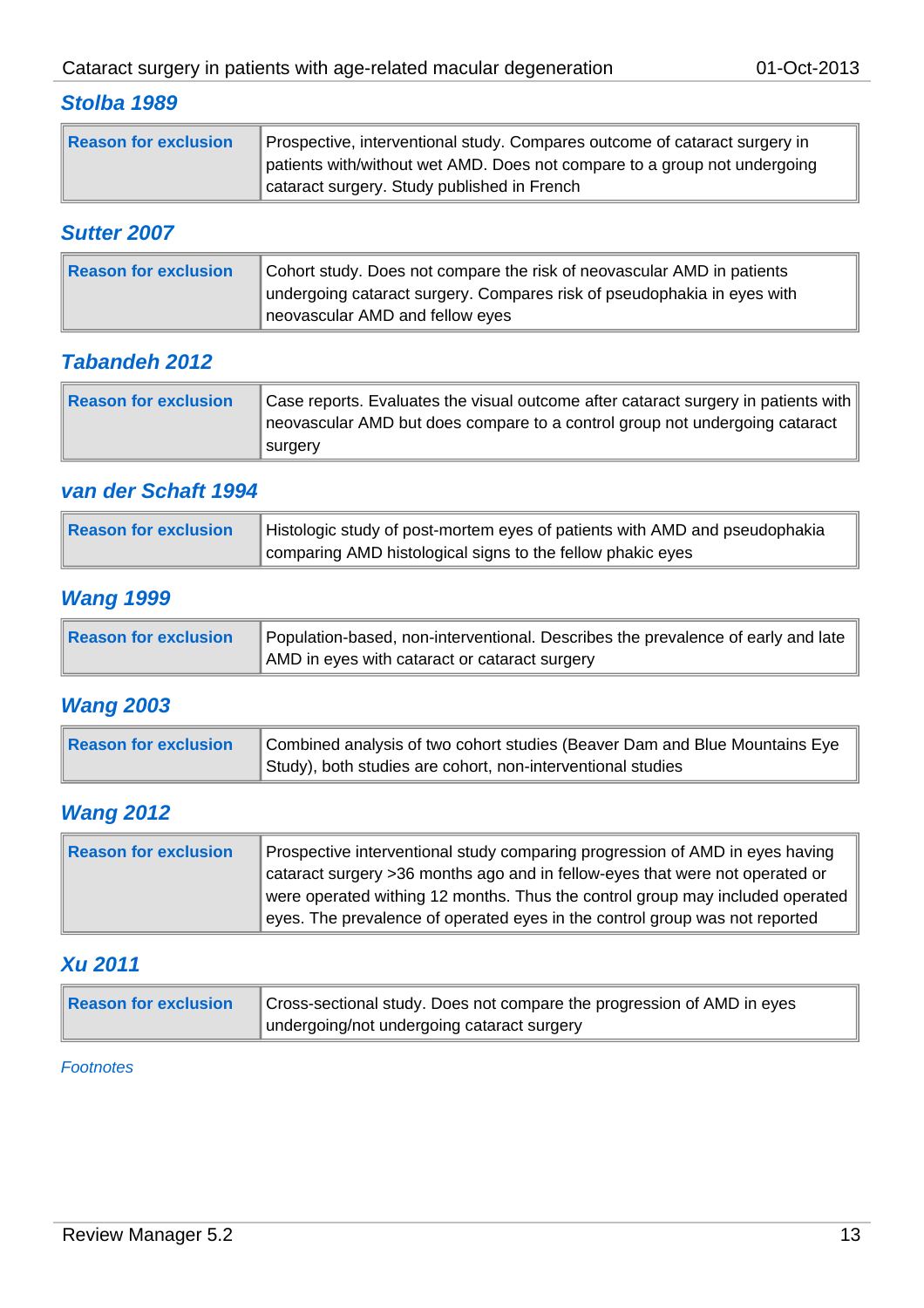### **Characteristics of studies awaiting classification**

*Footnotes*

#### **Characteristics of ongoing studies**

*Footnotes*

# **Summary of findings tables**

# **Additional tables**

# **References to studies**

### **Included studies**

### *Armbrecht 2003*

*[Published in: J Cataract Refract Surg; 29: 689-693]*

[Empty]

### *Brunner 2013*

*[Other: Ophthalmologica; 229: 86-93]* [Empty]

### *Hooper 2009*

*[Published in: Clin Exp Ophthalmol; 37: 570-576]* [Empty]

### **Excluded studies**

### *AREDS report 25*

*[Published in: Ophthalmology; 116: 297-303]* [Empty]

### *AREDS report 27*

*[Published in: Ophthalmology; 116: 2093-2100]* [Empty]

# *Armbrecht 2000*

*[Published in: Br J Ophthalmol; 84: 1343-1348]* [Empty]

### *Baatz 2008*

*[Other: Invest Ophthalmol Vis Sci; 49: 1079-1083]* [Empty]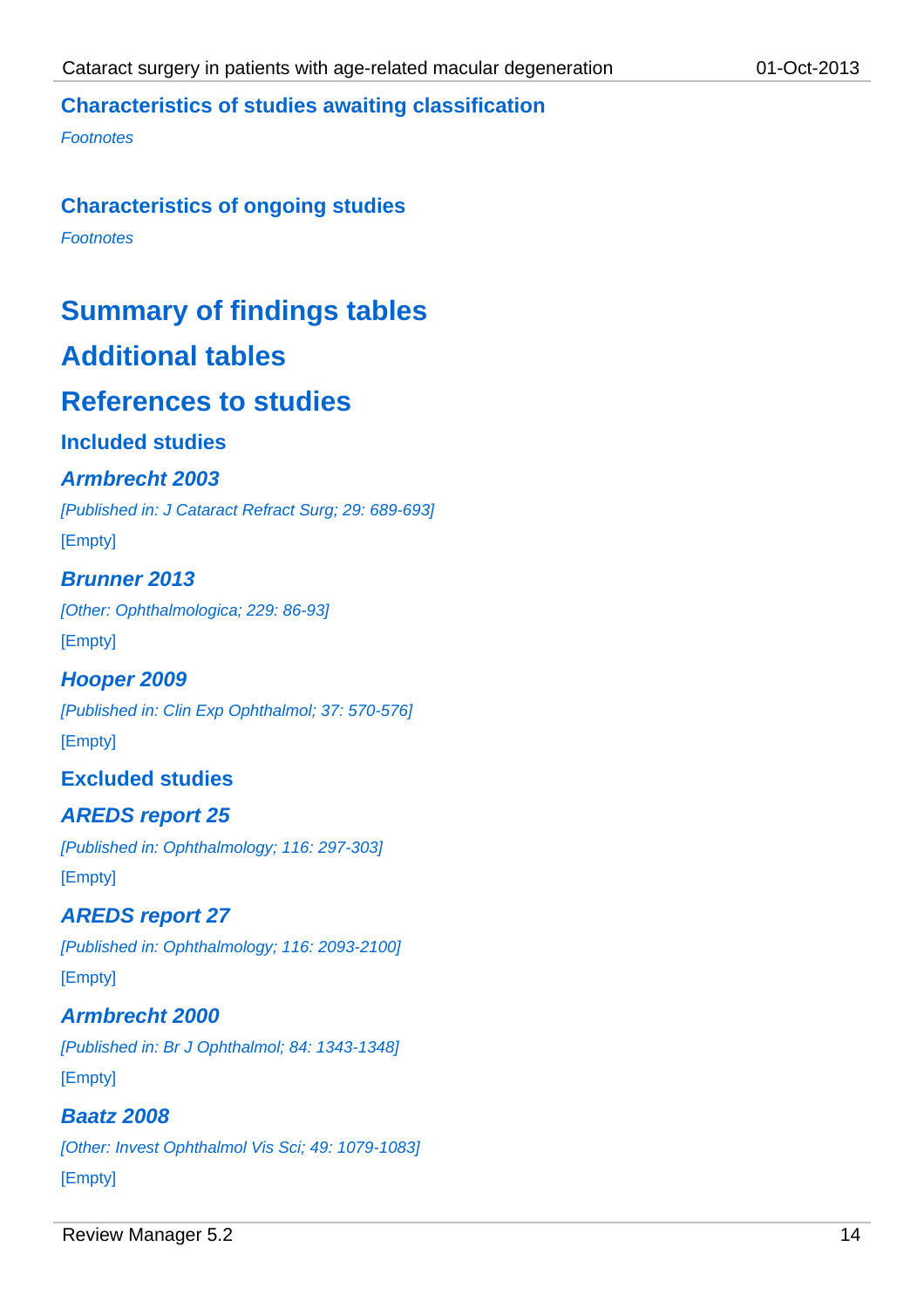### *Blair 1979*

*[Published in: AJO; 87: 77-83]* [Empty]

### *Cugati 2006*

*[Published in: Ophthalmology; 113: 2020-2025]* [Empty]

### *Cugati 2007*

*[Published in: Ophthalmic Epidemiol; 14: 408-414]* [Empty]

### *Dong 2009*

*[Published in: Arch Ophthalmol; 127 (11): 1412-1419]* [Empty]

### *Fong 2011*

*[Published in: Br J Ophthalmol; 95: 1652-1655]*

[Empty]

### *Freeman 2003*

*[Published in: Am J Ophthalmol; 135: 849-856]* [Empty]

### *Furino 2009*

*[Published in: J Cataract Refract Surg; 35: 1518-1522]* [Empty]

### *Ho 2008*

*[Other: Invest Ophthalmol Vis Sci; 49: 4795-4800]* [Empty]

### *Iwami 2011*

*[Published in: Osaka City Med J; 57: 49-57]* [Empty]

# *Kaiserman 2007*

*[Published in: Ophthalmology; 114: 278-282]* [Empty]

### *Klaver 1998*

*[Other: Arch Ophthalmol; 116: 653-658]* [Empty]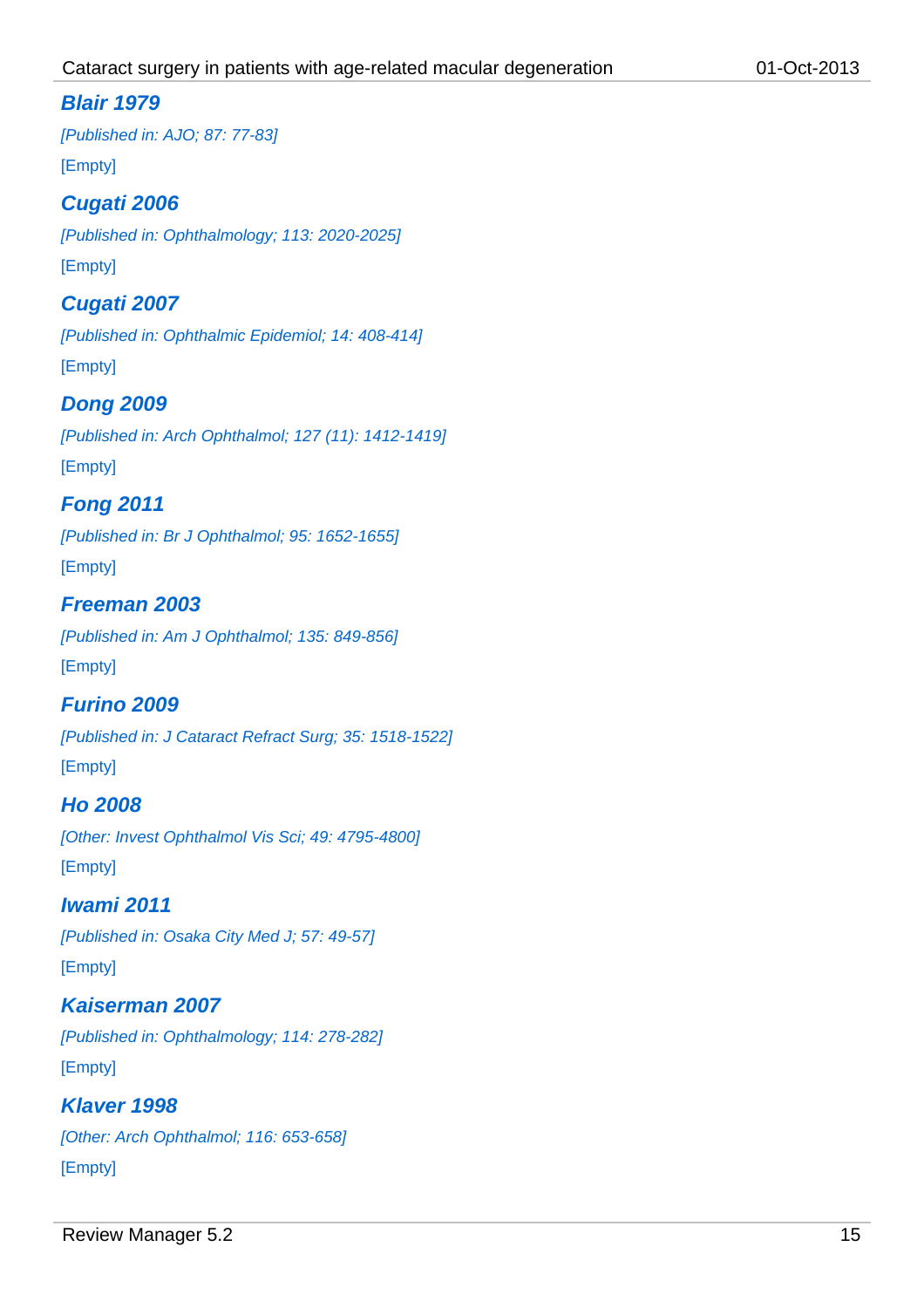### *Klein 1994*

*[Published in: Arch Ophthalmol; 112: 191-196]* [Empty]

### *Klein 1998*

*[Published in: Arch Ophthalmol; 116: 506-513]* [Empty]

### *Klein 2002*

*[Published in: Arch Ophthalmol; 120: 1551-1558]* [Empty]

### *Klein 2012*

*[Other: Ophthalmology; 119: 1628-1633]* [Empty]

### *Kovacevic 2008*

*[Published in: Coll Antropol; 32 (suppl): 9-10]* [Empty]

### *Kovacevic 2010*

*[Published in: Coll Antropol; 34 (suppl 2): 21-23]* [Empty]

### *Lamoureux 2007*

*[Published in: Optom Vis Sci; 84: 683-688]* [Empty]

# *Lundström 2002*

*[Published in: Br J Ophthalmol; 86: 1330-1335]* [Empty]

### *Mitchell 2002*

*[Other: Ophthalmology, 109: 1092-1097]* [Empty]

### *Mönestam 2012*

*[Published in: J Cataract Refract Surg; 38: 409-412]* [Empty]

### *Nolan 2009*

*[Published in: Invest Ophthalmol Vis Sci; 50: 4777-4785]* [Empty]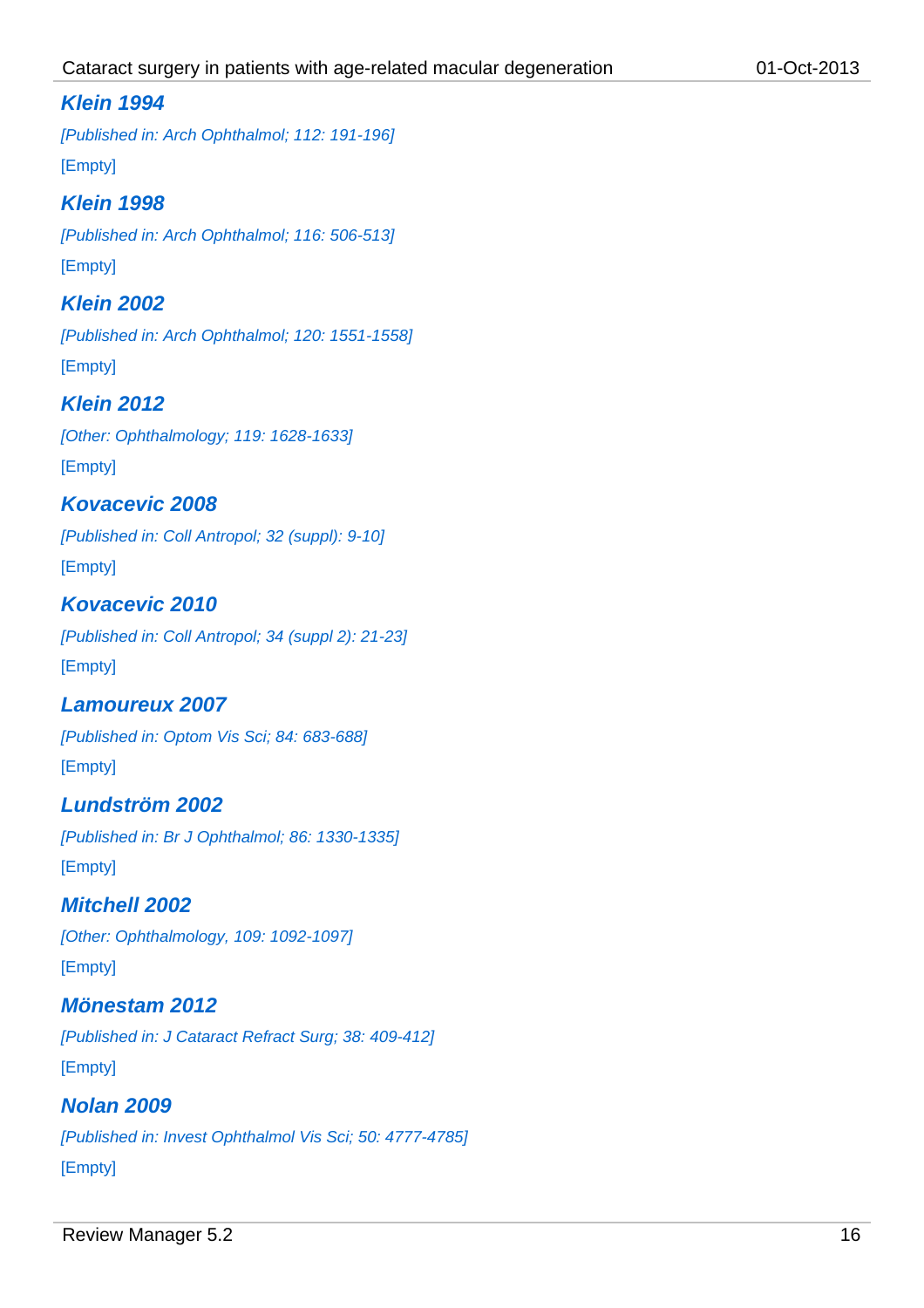### *Pham 2005*

*[Published in: Clin Exp Ophthalmol; 33: 360-363]* [Empty]

### *Pham 2007*

*[Published in: Eye; 21: 324-330]* [Empty]

### *Pollack 1996*

*[Published in: Ophthalmology; 103 (10): 1546-1554]* [Empty]

### *Pollack 1997*

*[Published in: Eye; 11: 523-530]* [Empty]

# *Pollack 1998*

*[Published in: Ophthalmic Surg Lasers; 29 (4): 286-294]*

[Empty]

### *Rohart 2008*

*[Published in: J Francis d´Opthalmol; 31 (6 Pt 1): 571-577]* [Empty]

### *Ruiz-Moreno 2010*

*[Published in: Int J Ophthalmol; 10 (7): 1245-1247]* [Empty]

### *Shuttleworth 1998*

*[Published in: Br J Ophthalmol 82: 611-616]* [Empty]

### *Stolba 1989*

*[Published in: J Fr Ophthalmol; 12: 897-901]* [Empty]

### *Sutter 2007*

*[Other: Invest Ophthalmol Vis Sci; 48: 1472-1475]* [Empty]

### *Tabandeh 2012*

*[Published in: J Cataract Refract Surg; 38: 677-682]*

#### [Empty]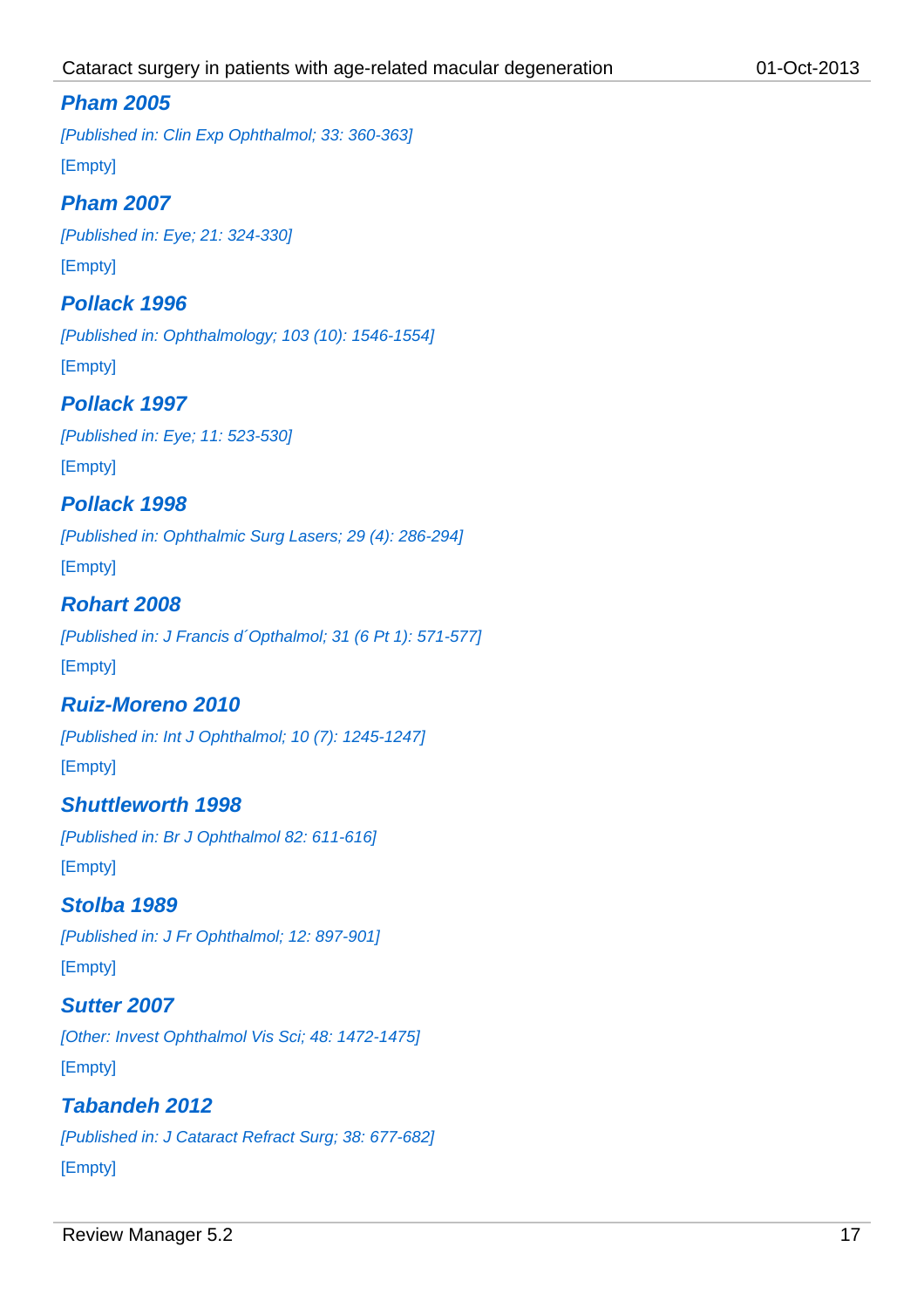### *van der Schaft 1994*

*[Published in: Br J Ophthalmol; 78: 441-445]* [Empty]

### *Wang 1999*

*[Published in: Ophthalmic Epidemiol; 6: 317-326]* [Empty]

### *Wang 2003*

*[Published in: Ophthalmology; 110: 1960-1967]* [Empty]

# *Wang 2012*

*[Published in: Ophthalmology; 119: 2298-2303]* [Empty]

### *Xu 2011*

*[Published in: Graefe´s Arch Clin Exp Ophthalmol; 249: 981-985]* [Empty]

### **Studies awaiting classification**

**Ongoing studies**

# **Other references**

### **Additional references**

**Other published versions of this review**

# **Data and analyses**

### **1 Visual acuity**

| <b>Outcome or Subgroup</b>       | <b>Studies</b> | <b>Participa</b><br>nts | <b>Statistical Method</b>              | <b>Effect Estimate</b>        |  |
|----------------------------------|----------------|-------------------------|----------------------------------------|-------------------------------|--|
| 1.1 visual acuity, RCT<br>56     |                |                         | Mean Difference (IV, Fixed,<br>95% CI) | $-0.15$ [ $-0.28$ , $-0.02$ ] |  |
| 1.2 visual acuity, observational |                | 78                      | Mean Difference (IV, Fixed,<br>95% CI) | $-0.09$ [ $-0.30$ , $0.12$ ]  |  |

# **2 Progression to wet AMD, RCT**

| <b>Outcome or Subgroup</b>                     | <b>Participa</b><br><b>Studies</b><br>nts |     | <b>Statistical Method</b>                          | <b>Effect Estimate</b> |
|------------------------------------------------|-------------------------------------------|-----|----------------------------------------------------|------------------------|
| 2.1 Progression to wet AMD,<br>$\parallel$ RCT |                                           | 105 | Risk Ratio (M-H, Fixed, 95% CI) 3.21 [0.14, 75.68] |                        |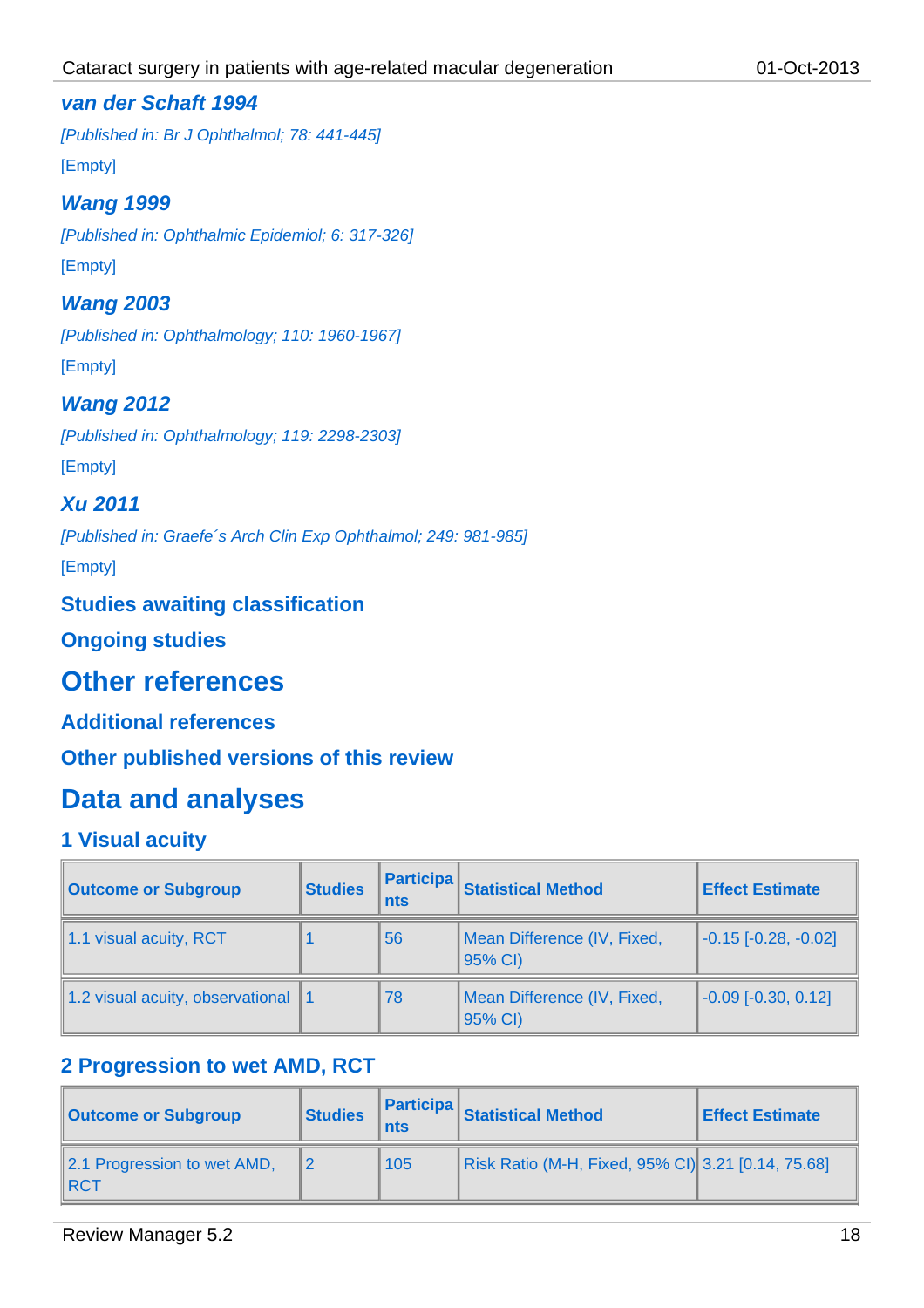| 2.2 Progression to wet AMD, |  | Risk Ratio (M-H, Fixed, 95% CI) 0.58 [0.06, 6.17] |  |
|-----------------------------|--|---------------------------------------------------|--|
| ll observational            |  |                                                   |  |

# **Figures**

# **Figure 1 (Analysis 1.1)**

|                                                 | cataract surgery |      |       | no surgery |             |       |           | <b>Mean Difference</b>                  | Mean Differe   |
|-------------------------------------------------|------------------|------|-------|------------|-------------|-------|-----------|-----------------------------------------|----------------|
| Study or Subgroup                               | Mean             | SD   | Total | Mean       | SD          | Total | Weight    | IV, Fixed, 95% Cl                       | IV, Fixed, 95' |
| Hooper 2009                                     | 0.13             | 0.27 | 27    |            | $0.28$ 0.23 |       | 29 100.0% | $-0.15$ [-0.28, -0.02]                  |                |
| Total (95% CI)<br>Heterogeneity: Not applicable |                  |      | 27    |            |             | 29    |           | 100.0% -0.15 [-0.28, -0.02]             |                |
| Test for overall effect: $Z = 2.23$ (P = 0.03)  |                  |      |       |            |             |       |           | -0.5<br>Favours cataract surgery<br>Fav |                |

Forest plot of comparison: 1 Visual acuity, outcome: 1.1 visual acuity, RCT.

# **Figure 2 (Analysis 1.2)**

|                                                | Cataract surgery |      |       | No surgery |                  |       |        | <b>Mean Difference</b>        | Mean Differe                 |
|------------------------------------------------|------------------|------|-------|------------|------------------|-------|--------|-------------------------------|------------------------------|
| <b>Study or Subgroup</b>                       | Mean             | SD   | Total | Mean       | SD.              | Total | Weight | IV, Fixed, 95% Cl             | IV, Fixed, 959               |
| Armbrecht 2003                                 | 0.41             | 0.49 | 36.   |            | $0.5 \quad 0.43$ |       |        | 42 100.0% -0.09 [-0.30, 0.12] |                              |
| <b>Total (95% CI)</b>                          |                  |      | 36    |            |                  | 42    |        | 100.0% -0.09 [-0.30, 0.12]    |                              |
| Heterogeneity: Not applicable                  |                  |      |       |            |                  |       |        |                               |                              |
| Test for overall effect: $Z = 0.86$ (P = 0.39) |                  |      |       |            |                  |       |        |                               | Favours cataract surgery Fav |

Forest plot of comparison: 1 Visual acuity, outcome: 1.2 visual acuity, observational.

### **Figure 3 (Analysis 2.1)**

|                                                | Cataract surgery |       | No surgery |       |        | <b>Risk Ratio</b>         | <b>Risk Ratio</b>        |           |  |
|------------------------------------------------|------------------|-------|------------|-------|--------|---------------------------|--------------------------|-----------|--|
| <b>Study or Subgroup</b>                       | Events           | Total | Events     | Total |        | Weight M-H, Fixed, 95% CI | M-H, Fixed, 95% Cl       |           |  |
| Brunner 2013                                   | 0                | 27    | 0          | 22    |        | Not estimable             |                          |           |  |
| Hooper 2009                                    |                  | 27    | 0.         | 29.   | 100.0% | 3.21 [0.14, 75.68]        |                          |           |  |
| <b>Total (95% CI)</b>                          |                  | 54    |            | 51    | 100.0% | 3.21 [0.14, 75.68]        |                          |           |  |
| Total events                                   |                  |       | 0.         |       |        |                           |                          |           |  |
| Heterogeneity: Not applicable                  |                  |       |            |       |        |                           | 0.01                     |           |  |
| Test for overall effect: $Z = 0.72$ (P = 0.47) |                  |       |            |       |        |                           | Favours cataract surgery | Favours i |  |

Forest plot of comparison: 2 Progression to wet AMD, RCT, outcome: 2.1 Progression to wet AMD, RCT.

### **Figure 4 (Analysis 2.2)**

|                                                                                 | Cataract surgery |       | No surgery |       | <b>Risk Ratio</b> |                           | <b>Risk Ratio</b>                  |
|---------------------------------------------------------------------------------|------------------|-------|------------|-------|-------------------|---------------------------|------------------------------------|
| <b>Study or Subgroup</b>                                                        | Events           | Total | Events     | Total |                   | Weight M-H, Fixed, 95% CI | M-H, Fixed, 95% CI                 |
| Armbrecht 2003                                                                  |                  | 36.   |            | 42.   | 100.0%            | $0.58$ [0.06, 6.17].      |                                    |
| Total (95% CI)                                                                  |                  | 36    |            | 42    | 100.0%            | $0.58$ [0.06, 6.17]       |                                    |
| Total events                                                                    |                  |       |            |       |                   |                           |                                    |
| Heterogeneity: Not applicable<br>Test for overall effect: $Z = 0.45$ (P = 0.65) |                  |       |            |       |                   |                           | 0.01<br>0.1                        |
|                                                                                 |                  |       |            |       |                   |                           | Favours cataract surgery Favours i |

Forest plot of comparison: 2 Progression to wet AMD, RCT, outcome: 2.2 Progression to wet AMD, observational.